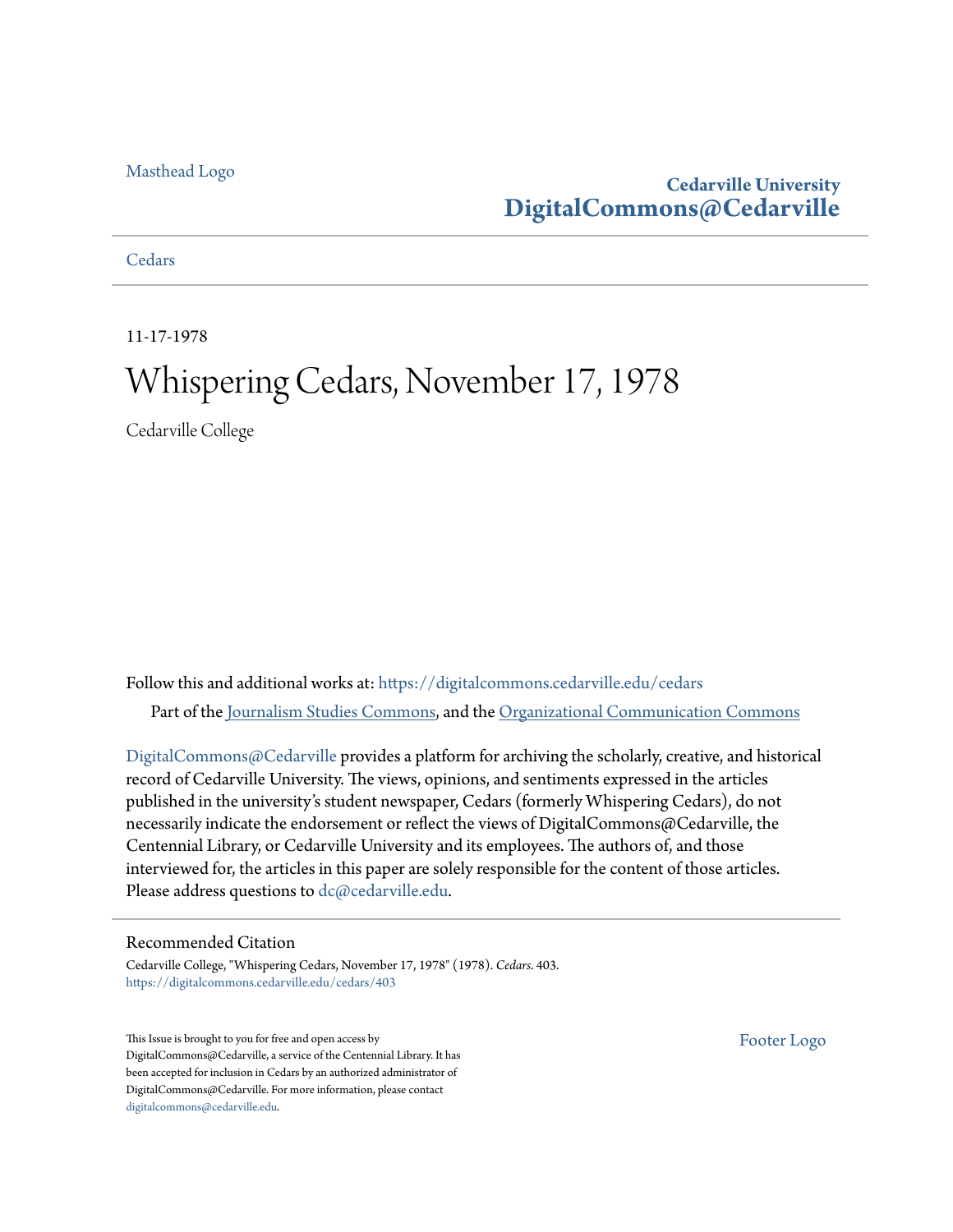Construction is now underway for a new women's dorm, with the first section expected to be finished in approximately seven months;

The excavation for the building is finished and the actual construction should start before the cold weather hits. The section, when finished, will look similar to College Hill. As the need arises, other sections will be added. Seventy-two students will be accommodated in the section now being built. The complete dorm will house 296 women. The part now under construction will have a suite for a Resident Advisor, a game room, a room for washers and dryers and a lounge.

The new dorm is just one part of <sup>a</sup>new phase of building· now being planned for the school. The college has just begun a fund raising drive to bring in money for the construction of a new athletic complex and remodeling of the Student Center and cafeteria. This "Capital Campaign" involves supporters of the college located in various part of the United States who show an audio visual presentation about the needs of Cedarville College.

"The beginning of these facili- in the planning stage." ties is not determined because everything depends on when we can get the \$1.6 million we need," says President Dixon. "Keep in . mind, though, that these are not definite plans. Everything is still

These men are mainly, approach-present gym, giving additional ing businesses, foundations and individuals who would be able to contribute.

program. Paula, Holly and David acted as counselors to 13 mentally retarded campers, working along with a planned· program and giving devotions in the evening.

 In remodeling the Student Center in the future, the dining room will be expanded into the as tennis courts) and a track.

room to Student Senate offices or, possibly, a banquet room. The new field house will have three indoor courts - two basketball courts (which could also be used



| <b>November 17, 1978</b> | <b>Uedarville</b><br><b>College</b> |
|--------------------------|-------------------------------------|
| Friday,                  |                                     |
| <b>Vol. 47, No. 1</b>    |                                     |

# truction begi

tonight at  $5:30$ , and will return Sunday, Nov. 19 at 3:30 p.m. The next retreat will be Dec. 1-3.

## New horizons in education

Cedarville's long-range goals include expansion of.the library, construction of a music building and creation of new classroom space.

### Four-Oakes ministry challenges students

"It was an experience I'll never forget," commented Paula Hum-

phrey concerning the weekend of Nov.10-12. During this particular weekend, three Cedarville Col-

lege students, Paula, David Morris and Holly Detrick, traveled to the hills of Warsaw, Ohio to minister to the mentally retarded.

The site of this ministry was a camp - Camp Echoing Hills. This<br>camp operates retreats every weekend throughout the year and offers a full-time summer

Cedarville would like to send students to Camp Echoing Hills every weekend possible. The Four-Oakes School for mentally

retarded in Xenia, is normally. where students interested in this field go for their Christian Service. They act as babysitters for parents. But, because' of difficulties with scheduling and the fact the Four-Oakes won't need students to babysit for awhile, no one will be going there for the rest of this quarter. "Since

we're not sending students to Four-Oakes, Echoing Hills is a great chance for Christian Service, giving students an

opportunity of actually living with the mentally retarded for a few days," stated Dave Kisner, Assistant Director of Christian

Service.

Another group of CC students are leaving for Echoing Hills

> Saturday, November 18, there will be a picnic, sponsored

## sicians to enterta

Cedarville College has taken a first, tentative step toward the establishment of a graduate program in Education. Dr. Jim Biddle, Acting Chairman of the Education Department, has made some initial contacts with the University of Dayton to discuss the Possibility of the two school cooperating in offering such a program.

of a few accredited Christian colleges to offer such a program, something Biddle says will be "unique and needed."

Monday has been designated as Day of Prayer. The day will begin with <sup>a</sup> chapel service and prayer at 8:30. At *9:45* students will meet at appointed locations with their advisors for prayer, followed by a time for testimnies in the chapel from 11:00 until 12:00. No classes are scheduled.

If the arrangement with the University of Dayton is made, such a move would show a great deal of confidence in Cedarville's professors on the part of the university since Cedarville does not have a graduate program. Biddle added that such an agreement would not involve any official tie with that institution, but would merely be <sup>a</sup> cooperative arrangement.

The college's Wind Ensemble and Brass Choir will unite for a combined conert this coming Monday night.

The two groups will be under the direction of Charles Pagnard, a member of the music faculty. According to Pagnard, the concert will be a display of what the two groups have been studying this quarter and will demonstrate their instrumental abilities.

Biddle emphasized that plans are still in an early discussion stage and that there are several changes which would have to occur before the graduate coope<br>
program could become a reality.<br>
If an arrangement is agreed to<br>
between the two institutions program could become a reality.<br>If an arrangement is agreed to between the two institutions Cedarville students would be able to take several graduate-level core courses at Cedarville which would be accepted toward a master's program in Education at UD. These core courses would include such offerings as "Philosophy. of Education" and "Psychology of Education and would be taught from a biblical perspective. These courses would be taught at Cedarville during the · summer. \_\_\_ \_

The music selections will range from sacred music to contemporary pieces. Some selections will feature the entire 52 member ensemble, while others will be <sup>p</sup>layed by smaller groups. During one piece by the Ventian composer Gabriell, the Bass Chair will be divided into sections with each section located in a different part of the chapel in order to create an antiphonal effect. Pagnard urged students to attend Monday's concert in support of "an activity put on by fellow students" as well as ''to hear music you wouldn't normally hear everyday."



The concert will be presented at 8:00 in the James T. Jeremiah Chapel.

والمتحدث السراري

AS THE ADDAGE goes, practice makes perfect. After hours of practice, the Wind Ensemble and Brass choir will perform classical, sacred and comtemporary pieces in their concert on Monday night. The concert will begin at 8 p.m.

### Briefs

\_

Biddle projects that the earliest possible time the program could begin is the summer of 1979, but considers the summer of 1980 to be a more realistic date. Since Cedarville College is an accredited school, it would have to obtain permission from the North Central Association of Colleges and Schools to teach graduate level courses without having a complete, accredited masters program. In addition, the college would have to obtain the appropriate library resources for these courses. The college's ultimate goal is to have a fully accredited graduate program in Education. Such a . step would make the college one

#### Banquet

Tonight, Cedarville College is holding its Twenty-fifth Anniversary Banquet. The evening will begin with appetizers at *5:45* in the Student Center Gymna- . sium. Entertainment includes singing by the Concert Chorale and the Men's Quartet, and mimes.

#### Alpha Chi

John Bryan State Park. The picnic begins at 10:00amandisfor Alpha Chi members and their guests.

#### Vesper Service

Thanksgiving Vespers, a special service taking the place of the Sunday evening service, will begin at 4:00 in the Chapel. There will be a dramatic presentation and special singing by Cedarville students.

#### Day of Prayer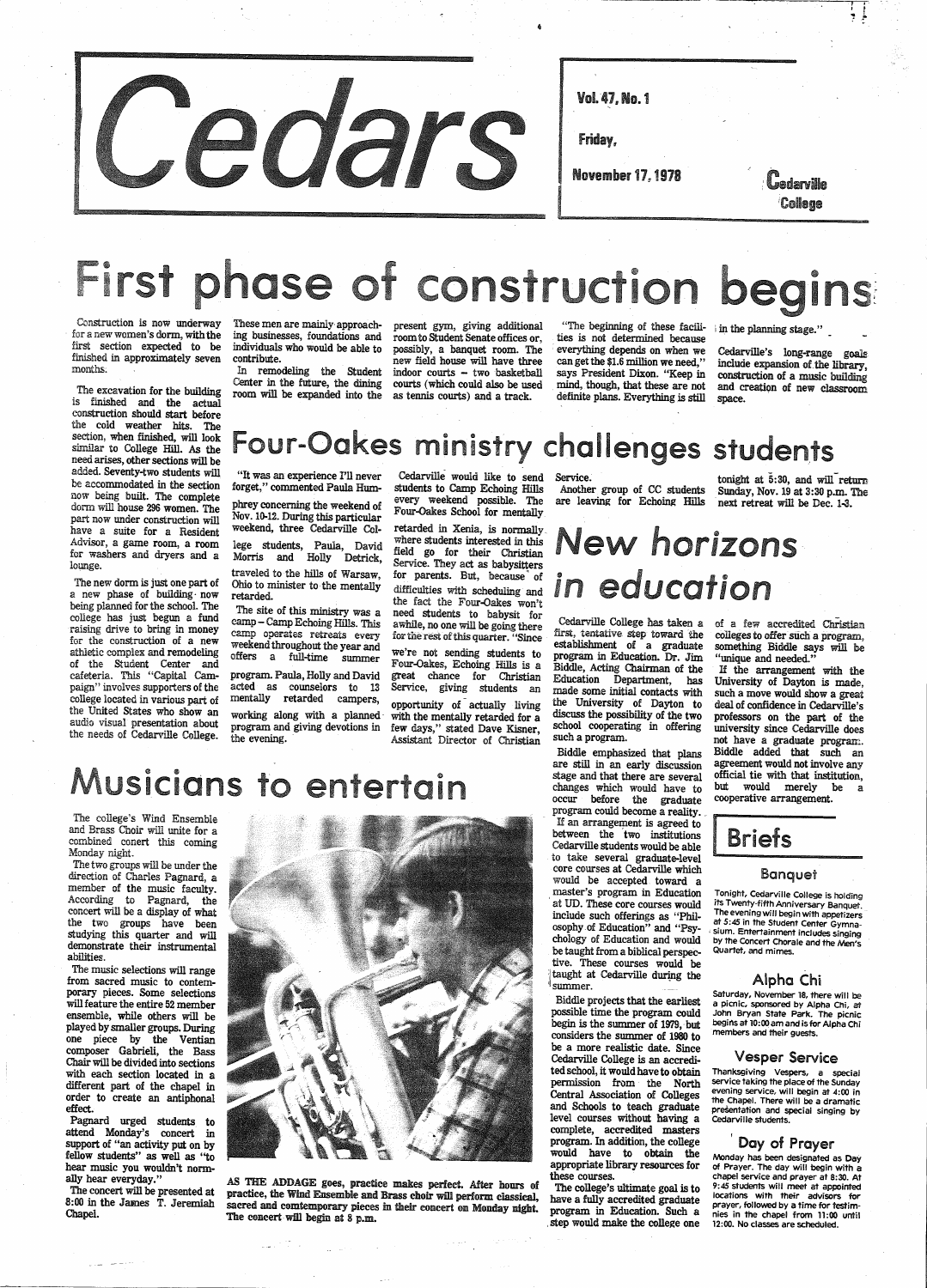## *Editorial*

A political party has its platform, a military general has his carefully planned strategy and a newspaper has its statement of goals and policies.<br>Such a statement serves two purposes. First of all, the goals

tell the direction that the paper wants to take. Secondly, the policies set the guidelines for the paper in achieving these goals.

### Goals and policies

The major goal of a newspaper is to keep its readers informed. In informing the reader, accuracy and impartiality are the the students of Cedarville College informed. Not only do we want to keep the students informed of news happening on campus, but we also want to inform them about college staff members and fellow students by doing feature articles on people with unusual or interesting backgrounds, jobs or hobbies. Through the use of "in-depth" articles, CEDARS wants to keep its readers informed of topics affecting them.

Another goal of CEDARS is to be a voice for the students. Editorials  $\vec{p}$ fill be written concerning important topics. Editorials are not meant to be an expression of the views of the administration or of an individual editor, but they will be the views of a majority of the five editors on the Editorial Board.<br>CEDARS will also be a voice for the students in a new way.

Periodically a random group of students will be asked a question<br>dealing with events on campus or national events. Through this<br>"man-on-the-street" question, students will be able to express<br>their views concerning vital to

In the attempt to achieve our goals, several changes have been made. The name of the paper has been changed from WHISPERING CEDARS to CEDARS. The physical makeup of the paper has also changed from four column to five column in order to make the appearance of the paper more attractive. Some weekly articles that appeared last year have been eliminated in order to allow more room for articles concerning student life.

<sup>A</sup>third goal for CEDARS is to encourage student involvement in their paper. Students interested in working should contact one of the editors. We would encourage photography buffs to submit any pictures that vividly portray Cedarville College, student life or the surrounding environment.

A fourth goal of the CEDAR staff is to learn. Not only do we as a staff want to keep the readers informed, but through this process we want to learn more about the different phases of newspaper journalism. From time to time during a learning process, mistakes will be made. It is therefore our goal to mini mize these mistakes as much as possible.

Throughout the year we will be attempting several things with CEDARS. Since our central goal is to satisfy the readers, constructive comments concerning any edition of CEDARS are welcome.

## 'Man' comes of age

While many students have spent the first seven weeks of this



Cedars is the student newspaper of Cedarville College and is published weekly, September through May. The editorial policy of Cedars is determined by its editorial board. All unsigned Pditorials are the

**COMCE**<br> **COMCE**<br> **COMCE**<br> **EALT AND THE COMPONER COMPONER COMPONER COMPONER COMPONER THE structure of the Student Senate of the Student Senate of the Student side of the Student side of the stress of and goals. We feel th** 



CONTINUING THEIR HOURS of rehearsing lines and steps, seniors<br>Ron Bigelow and Lou Ann DeYoung prepare for the opening of the<br>"Music Man" on Nov. 30. The "Music Man" will be performed by<br>MENC and the Village Players, under Baker.

## Jackets aid athletes club organized,

Wyse's personal interest in Cedarville's sports program dates back to the early 1960's when he was a member of the college faculty.

official expression and responsibility of this board; they do not necessarily represent the views of the Cedarville College student body, faculty or administration.

## Committees, communication, rns *senate*

Managing Editor ......•...

Michelle Cleland News Editor ...• Cindy Mannering Feature Editor ........ Sue Felty Sports Editor •.... Fred Greetham Staff Writers . . . . . . Beth Beckett, Tim Johnson, Becky Jones, Robert Smith, Ronda Smith Sports Writer ...... Randy Wilson layout ...•......... David Lewis Business and Sales Manager .... Jim Leightenheimer Sales ••.....•..•.. Julia Johnson Advisor .....•... J. Wesley Baker ~

quarter organizing their studies, representatives are and give if we let them keep the four sports offered at Cedarville.<br>members of the Student Senate them some feedback. Also, all machines on campus. Besides the Dr. Don Senate meetings are open. We usually meet every Wednesday at 6:00 in SC 105."

On Thursday evening, November 30, the curtain will open on the fall musical, The Music Man. Written by Meredith Willson, it is the story of a traveling salesman and a small Iowa town around 1900.

Mrs. Rebecca Baker, the director, chose this musical because of the "quality of the music and the depth of characterization." She adds that much of the play depends on character development. This is particularly important with the salesman, Harold Hill (Ron Bigelow), and town librarian Marian Paroo (LouAnn De-Young(.

The production is jointly sponsored by MENC and Village Players. MENC is the student chapter of the Music Educators National Conference and is for students in a music teaching program. Village Players is the college dramatics club and is open to any student.

The musical will be performed at 8 p.m. nightly November 30 thru December 2. In addition, there will be a 2 p.m. matinee on Saturday, December 2. Tickets will go on sale Monday, November 27 at a cost of two dollars.

Mrs. Baker foresees the production as enjoyable with a wide-spread appeal for both students and families.

The Athletic Department has announced the formation of the Yellow Jacket Club - a group designed to channel money for athletic scholarships to the college.

Dr. Rod Wyse, a business professor at Central State University, is co-ordinator for the club and he is in the process of forming a steering committee to initiate a fund-raising drive.

The club will be open to anyone who contributes \$25 or more to the fund. Donations of \$50 or more entitle the member to a free club jacket. In addition, all members receive free passes to all athletic events.

Although full scholarships will not be given in any one particular area, the funds will be divided to meet the individual needs of all

Afew changes have taken place. Student Senate is now responsible for Friday chapel services. These services have been designed to utilize students in ministering to other students.

Another change has been the switching from Pepsi machines to' Coke machines.

"We felt that a change was needed," Don said. "The service that we were getting from Pepsi wasn't what we wanted. The poor service was the main reason for the change, but there were some other factors also. Coke is using brand new machines and they also have a wider slection of drinks."

"Pepsi still has four machines on campus," Don continued. "They offered us \$500 in free pop if we let them keep the four machines on campus. Besides the free pop, there may spark a little rivalry between Pepsi and Coke which will mean better service for us."

### rs. Dixon honored at Gamma Chi tea

Dr. Don Callan, who is helping direct the project, urges students to spread the word about the existence . of the club to any prospective contributors.

The Annual President's Wife after which Denise Kelso, Tea, presented by Gamma Chi was the scene of a friendly, genteel exchange as the ladies of the faculty, staff and student body gathered to honor Mrs. Pat Dixon gave a short speech which Dixon.

About 50 women filled the atmosphere room on Sunday afternoon, November 12. A few games provided an opportunity for the ladies to meet each other,

President of Gamma Chi, presented a basket arrangement of blue and green silk flowers to Mrs. Dixon. In acceptance Mrs. was followed by light refreshments. "The many hours of organization and preparation were well rewarded by a very pleasant afternoon," said Karen Haga, Co-Vice President of Gamma Chi.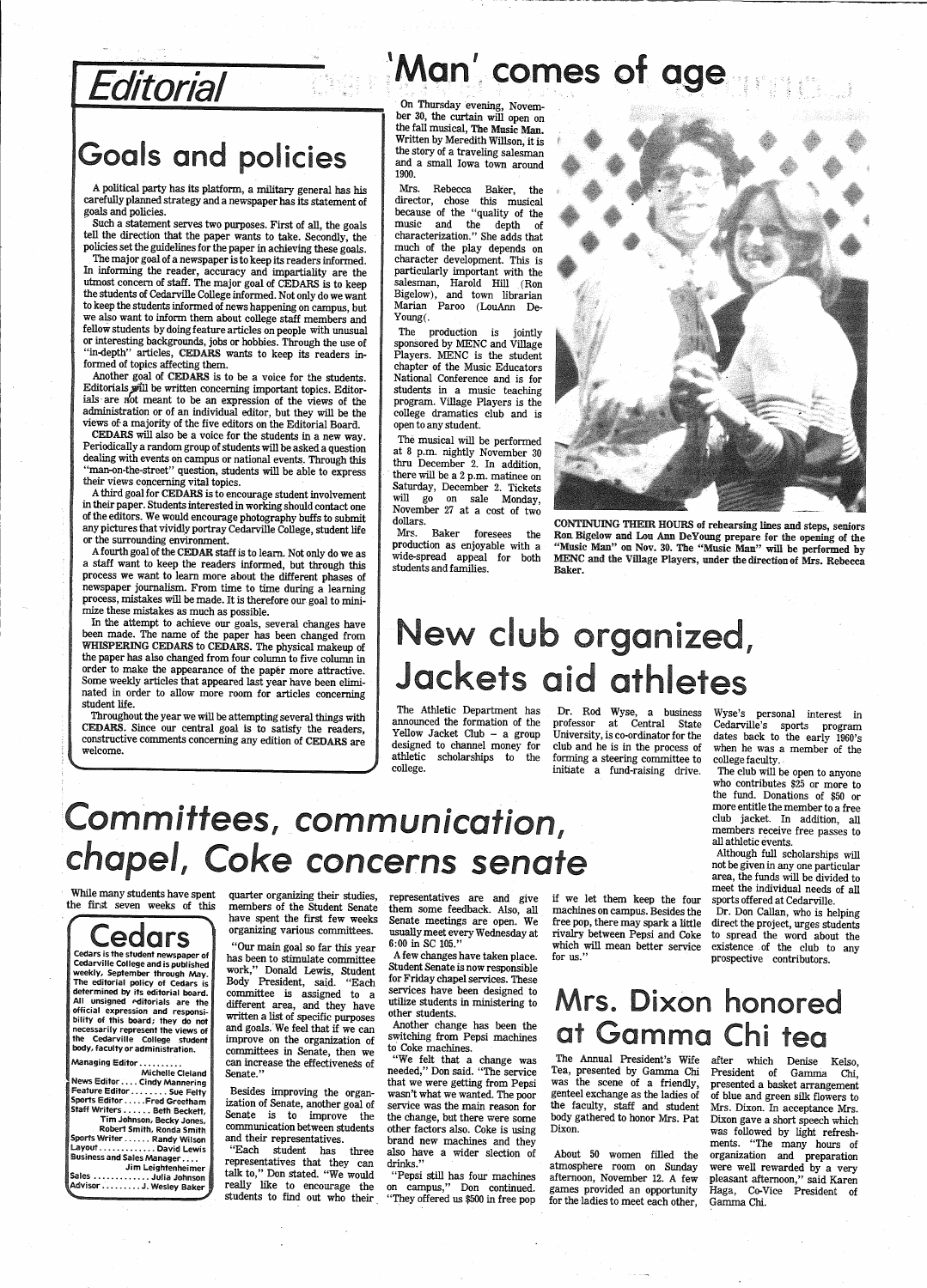# Campus of '53 revisited Features



students and a personal interest now, but it sure wasn't then." in the appearance of the campus, and all pitched in and worked on campus clean-up days."

When asked if there were any particular incidents that happened in the past that stood out in her mind, she related a story about a time when she had had the responsibility of cooking for a became the campus pastor. Mr.

Mr. Harry Cole, who also works in the book store, came to Cedarville after its first year to be the Pastor of Grace Baptist Church, which was then meeting in Milner Hall. He feels that the best change in the school came when Pastor Harold Green

"The place was a mess...I turned on the stove and water. came gushing out of it...I went to the faucet...and gas came out..." Miss Mick



One of those people who have been here the entire 25 years is Miss Bernice Mick, manager of the campus book store. When Miss Mick came to Cedarville as a student in 1953·there were under one hundred students. What is now the. Post Office was the dining hall and the present book store was the chapel. In her Senior year she started the college book store and has been with it ever since. In her opinion, the biggest change has been the tremendous growth of the student population and the many new

buildings added to the campus. In work, and there was very little reflection Miss Mick said, "When time to do it in. I turned on the Baptist Mid-Missions conference in the recently repaired kitchen of the food service. "The place was a mess. I had to get it cleaned up before I started to

> "The M.I.S. Program has done more than anything else for the school. It has broadened the students mind...and given a unity to the student body." Mr. Cole

the school was smaller it was more personal. Everyone knew each other and everything that

> Mr. Cummings has also observed changes in the student body. Today's student has more money. In those days, almost all of the students had jobs, some at the Chevrolet dealership.

stove and water came gushing out of it. Then I went over to the faucett and turned it on, and gas

was going on. More of the came out. It seems pretty fwmy

|                         | 1953            | 1978                          |
|-------------------------|-----------------|-------------------------------|
| <b>Students</b>         | 105             | 1.250                         |
| Faculty                 | 10              | 68<br>$\sim 100$ km s $^{-1}$ |
| Acres                   | 15              | 180                           |
| <b>Buildings</b>        | 9               | -28                           |
| <b>Total Assets</b>     | \$342,000<br>m. | \$10,500,000                  |
| <b>Operating Budget</b> | \$57,000        | \$5,017,000                   |
| Gifts                   | \$21,000        | 606.683<br>S                  |

days', Rickard went on to give his views of the changes that have taken place. "There has been a change of attitude in the students concerning the questioning of authority and regulations. Some of this is good, in that the students are thinking more now and they don't accept everything blindly. Also this questioning prods the administration to assess and evaluate their decisions and avoid the status quo. However, in another sense, some of the questioning is because of the influence of society, which should not set the standards at a activity of students, many of the same things happen, just in a instance...CZ?

students singing on the street corners "like the Salvation Army" did not impress Cedarville townspeople. Fearing a Baptist takeover, the residents were less than enthusiastic when the Baptists came to Cedarville College in 1953. Since those early days, however, much has changed.

Mr. Walter E. Cummings, a resident of Cedarville since 1930, says that the relationship . between the college and community has progressed over the years. Now he sees no problems between the two.

Retired from his Chevrolet dealership in downtown Cedarville, he remembers Dr. Jeremiah's first arrival in his'53 Chevy. There was also the time when he sold a brand new '55 model to a faculty member who promptly wrecked it when he hit <sup>a</sup>tree in front of Mr. Cummings' house.

For Women: Hats are always in etc. must not be stored under order for Sunday Morning beds and furniture. nature. Bandanas, babushkas, the dining hall. the dining hall is and similar attire are not to be no place for proactical jokes.<br>worn in the dining hall, for worn in the dining hall,  $\frac{1}{2}$  At no time should you lean on the classes, chapel or other public table while eating. When you-<br>places. Unnatural tinting, dye-roise your food to your mouth mg, or bleaching of the hair is not raise your tood to your mouth,  $\frac{m}{2}$  and taste.  $\frac{m}{2}$  are  $\frac{m}{2}$  bick your arm off the tal

in good taste.  $\frac{p_{10}}{p_{11}}$  women are expected to wear it. hose or anklets when leaving the The cafeteria, offices and dormitory.

In those early days of the Baptist adminstration, the college did things on a smaller scale. The Fine Arts building. housed both the college and town libraries. "Pop Marshall, Mr. Cummings' neighbor, was the college custodian and took care of

ACCORDING TO COMMUNITY resident, the streets of Cedarville

dormitory. hallways and steps of classroom Men should wear some type of buildings are not to be used for rooms and not fully dressed in the Unlocked class rooms may be dormitory and should make sure used by men or women



Cedarville College Bookstore

robe when they are out of their study purposes at any time. that their shades are pulled down separately at any time. to the window sill when the lights are on in a room in which the Permission must be obtained

Cole says, "The M.I.S. Program has done more than anything else for the school. It has broadened had graduated from Wheaton College. Mrs. Bergen noted that when Cedarville changed from semester hours to quarter hours, everything went at a faster pace. "One quarter had just started, and then it was over and time for another to start. Everyone seems to be under more pressure now." However, she didn't feel that the academic standard of excellence at Cedarville had been lowered because of this change or any other.

Even though· Dean Rickard hasn't been here all of the 25 years, he was here as a student when the school first began, and has been the Dean of Students since 1970. After a bit of reminiscing about the 'good old

## **Resident remembers**

all maintenance.

According to Mr. Cummings, the college has been good for town growth. Yet Cedarville has retained the advantages of being small. A safe, clean town coupled with the "highest quality of students" has made Cedarville a "most enjoyable" place to live, for at least one long-time resident.

### 25 years of growth

different form. Maybe we were a little more corny then." To emphasize his point the Dean then told of a 'game' the students in his day used to play, using their fingers as 'guns' and "shooting" each other. A certain number of points could be gained by guys "shooting" certain girls, and even the girls had their special targets in the guys.

Christian College. As far as the on us, they might think the things So if any students still want to go back and see the way we were, don't forget your finger and your ammunition. But everything taken into consideration, if the students of 1993 did a time warp we do now are corny. For

## 'What, no single dates?'

services, commencement, teas Do not indulge in loud laughter and meetings of a more formal and boisterous conduct while in

 occupants are not fully dressed. from the Dean of Students for all Personal items such as small dates involving the use of a car. trunks, suitcases, boxes, papers, Single dates are not permitted.





ai1e1=::==1•BEiiiiii==aee1=::==11se1=::==111aae:=:s•aEi:ii:iii!iiae1~-